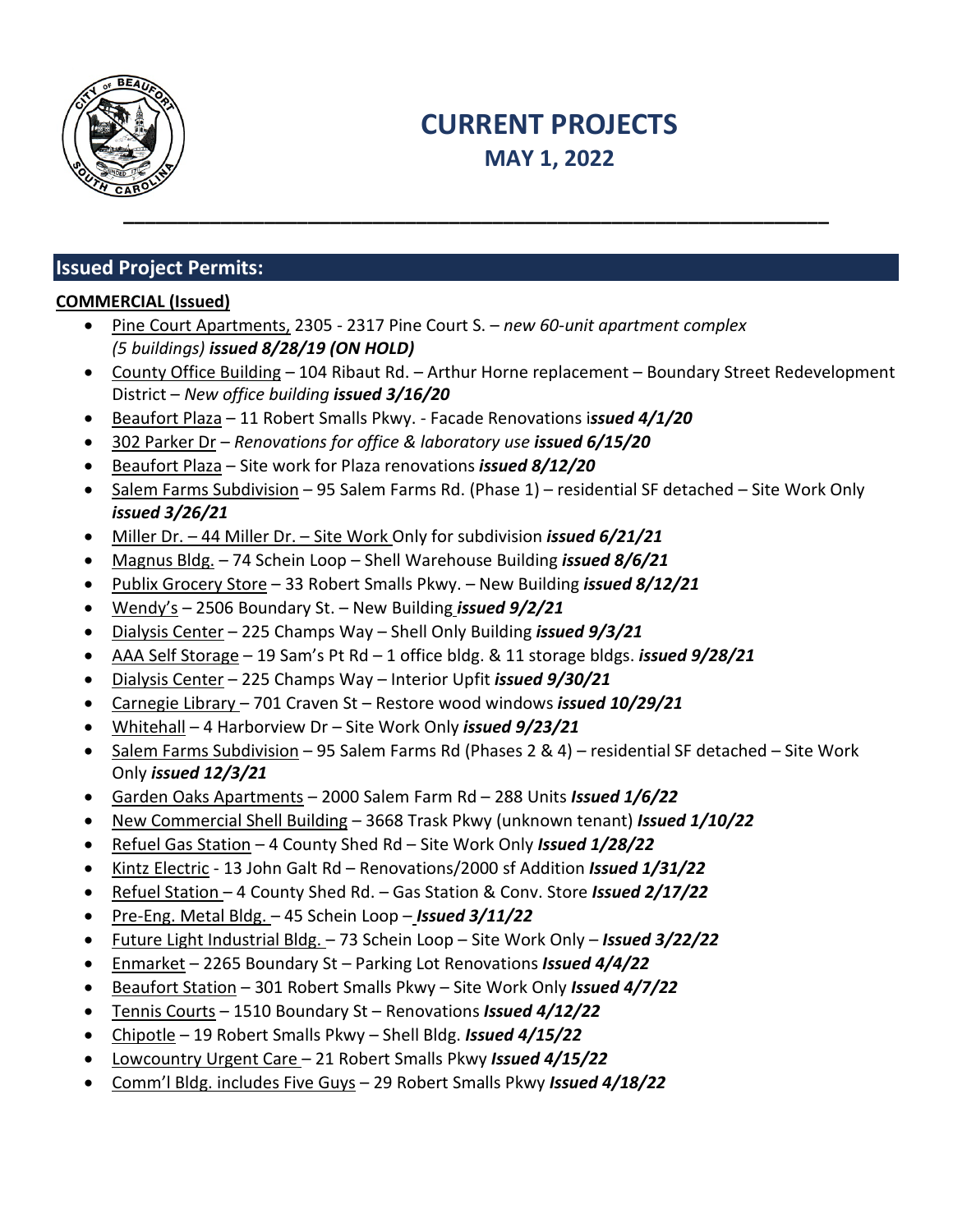### **COMMERCIAL (Pending)**

- Store N Go 100 Lady's Island Commons 3 Story Building (**Outstanding items**)
- Harris Teeter C-Store 169 Sea Island Pkwy. Site Work Only (**Outstanding items/on hold**)
- Harris Teeter Grocery Store 163 Sea Island Pkwy. Site Work Only (**Outstanding items/on hold**)
- Warehouse Bldg. 73 Schein Loop Partial Site Work Only **(Outstanding items)**
- Starbucks 2007 Boundary St Renovations **(Outstanding items)**
- Autozone 166 Sea Island Pkwy Site Work Only **(Outstanding items)**
- Tabby Place Expansion 913 Port Republic St **(Outstanding items)**
- Church of Christ 2107 King St Parking lot renovations **(Out for review)**
- Chambers Cottage 809 Port Republic St **(Out for review)**
- Autozone 166 Sea Island Pkwy Building **(Out for review)**

### **SF RESIDENTIAL (New Construction) issued within the last month**

- 1128 Salem Bay Dr (Salem Bay Subd)
- 1135 Salem Bay Dr (Salem Bay Subd)
- 1137 Salem Bay Dr (Salem Bay Subd)
- 1143 Salem Bay Dr (Salem Bay Subd)
- 1136 Salem Bay Dr (Salem Bay Subd)
- 1138 Salem Bay Dr (Salem Bay Subd)
- 1140 Salem Bay Dr (Salem Bay Subd)
- 1141 Salem Bay Dr (Salem Bay Subd)
- 1142 Salem Bay Dr (Salem Bay Subd)
- 2710 Switchgrass Dr (Overlook Subd)
- 217 De La Gaye Pt (Islands of Bft. Subd)
- 43 Anchorage Way (Islands of Bft. Subd)
- 520 Abner Ln (The Abby Subd)
- 1111 Greene St

### **SF RESIDENTIAL (New Construction) submitted within the last month**

- 122 Secession Dr (Blue Grey Estates)
- 3 Middle Island St (Camellia Banks aka Miller Dr Subd)
- 5 Middle Island St (Camellia Banks aka Miller Dr Subd)
- 7 Middle Island St (Camellia Banks aka Miller Dr Subd)
- 15 Middle Island St (Camellia Banks aka Miller Dr. Subd)
- 1145 Salem Bay Dr (Salem Bay Subd)
- 1149 Salem Bay Dr (Salem Bay Subd)
- 1150 Salem Bay Dr (Salem Bay Subd)
- 1151 Salem Bay Dr (Salem Bay Subd)
- 1153 Salem Bay Dr (Salem Bay Subd)1154 Salem Bay Dr (Salem Bay Subd)
- 1203 Brackish Ct (Salem Bay Subd)
- 1204 Brackish Ct (Salem Bay Subd)
- 12055 Brackish Ct (Salem Bay Subd)
- 1206 Brackish Ct (Salem Bay Subd)
- 1207 Brackish Ct (Salem Bay Subd)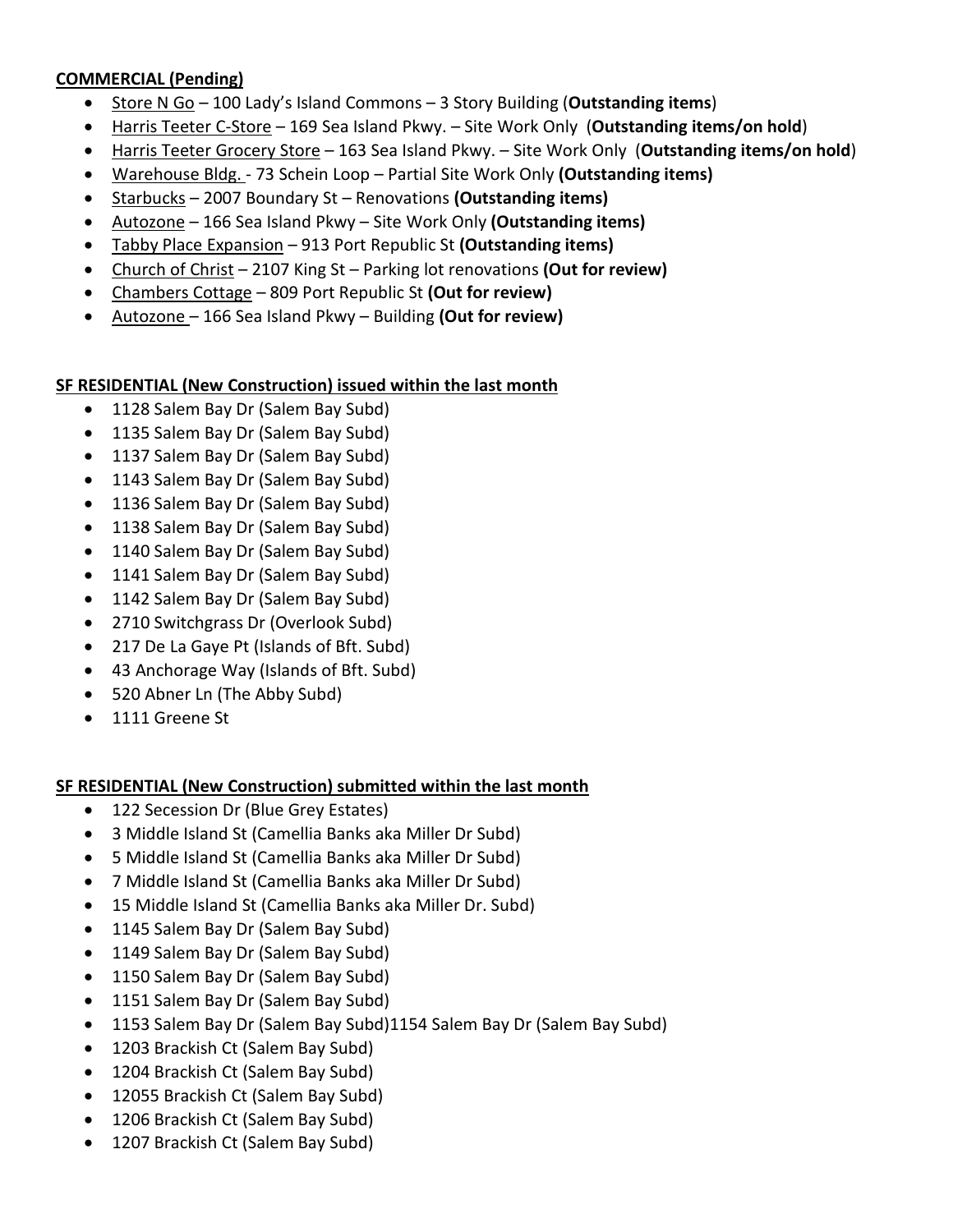- 1208 Brackish Ct (Salem Bay Subd)
- 1209 Brackish Ct (Salem Bay Subd)
- 1210 Brackish Ct (Salem Bay Subd)
- 1230 Windswept Oak Ln (Salem Bay Subd)
- 1232 Windswept Oak Ln (Salem Bay Subd)
- 1234 Windswept Oak Ln (Salem Bay Subd)
- 1236 Windswept Oak Ln (Salem Bay Subd)
- 1254 Ribaut Rd.
- 2211 B. E. Wheatley Dr (Live Oaks at Battery Creek Subd)
- 2705 Switchgrass Dr (Overlook Subd)
- 2707 Switchgrass Dr (Overlook Subd)
- 2724 Switchgrass Dr (Overlook Subd)

### **Design Review:**

### **DRB (Design Review Board) Received: (Not Scheduled)**

- The Cook Out 122 Robert Smalls Parkway, *restaurant*
- Pointe Beaufort Grand 135 Burton Hill Road, *mixed-use development*

### **DRB (Design Review Board) Scheduled**:

• None

# **Historic Review:**

### **HRB (Historic Review Board) Received: (Not Scheduled)**

- 313 Hancock Street *roof renovation*
- 507 Hamilton Street *window replacement*
- 1407 North Street *fence extension*
- 1007 Greene Street *windows*

### **HRB (Historic Review Board) Scheduled:**

- 1106 Craven Street *new construction (phase 2 of a phase 3 project) May 11, 2022 Meeting*
- 708 King Street *fence May 11, 2022 Meeting*
- 313 Hancock Street *exterior color change May 11, 2022 Meeting*
- 902 Washington Street *alterations May 11, 2022 Meeting*
- 1707 Duke Street *new construction May 11, 2022 Meeting*

# **Staff-Level Review by Planning:**

- South end of Pickpocket Plantation Drive *Apartments; 231 units; 6 bldgs.*
- 1409 King Street Renovations (former Jail) Conditional approval letter being verified by Meadors